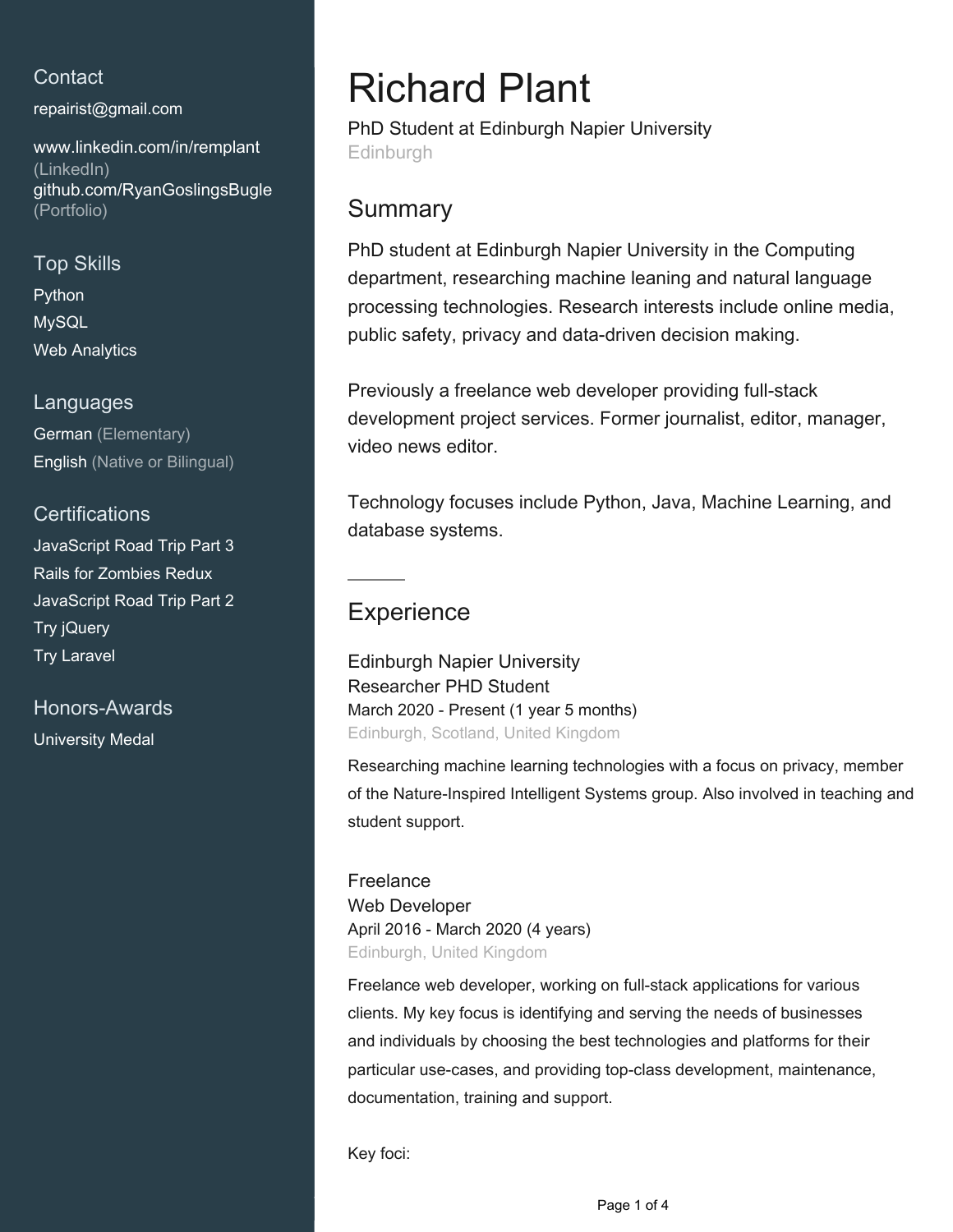- \* MEAN Stack (MySQL, Express, Angular, NodeJS)
- \* Database Management
- \* RESTful services
- \* Client application development (C#/Visual Basic)
- \* Change management and deployment

I can also provide ongoing support on a contract basis, as well as acting as a point of contact with third-party providers including hosting and services providers, CDNs and other developers.

Current technical interests:

- \* Ruby/Rails
- \* Java
- \* Mobile application development

**Ruptly** 

3 years 3 months

Web Administrator August 2014 - March 2016 (1 year 8 months)

Managing the development, upgrading and day-to-day maintenance of the company's website, database and related technical systems. Acting as contact coordinator between in-house technical staff, contract developers, third-party suppliers, newsroom managers and end-users. Responsible for generation of training documentation, workflow optimisation and planning for further developments in digital media.

Key responsibilities:

\* Tracking and monitoring tasks, issues, risks, project milestones and related reporting

- \* Triage on incoming tickets
- \* JIRA management

\* In-house tool development (C#/ASP.NET/VBASIC/Javascript/Python/Shell scripting)

- \* DB administration (MySQL/RDS)
- \* 24 hour on-call support including crisis resolution and mitigation

Output Editor January 2013 - August 2014 (1 year 8 months)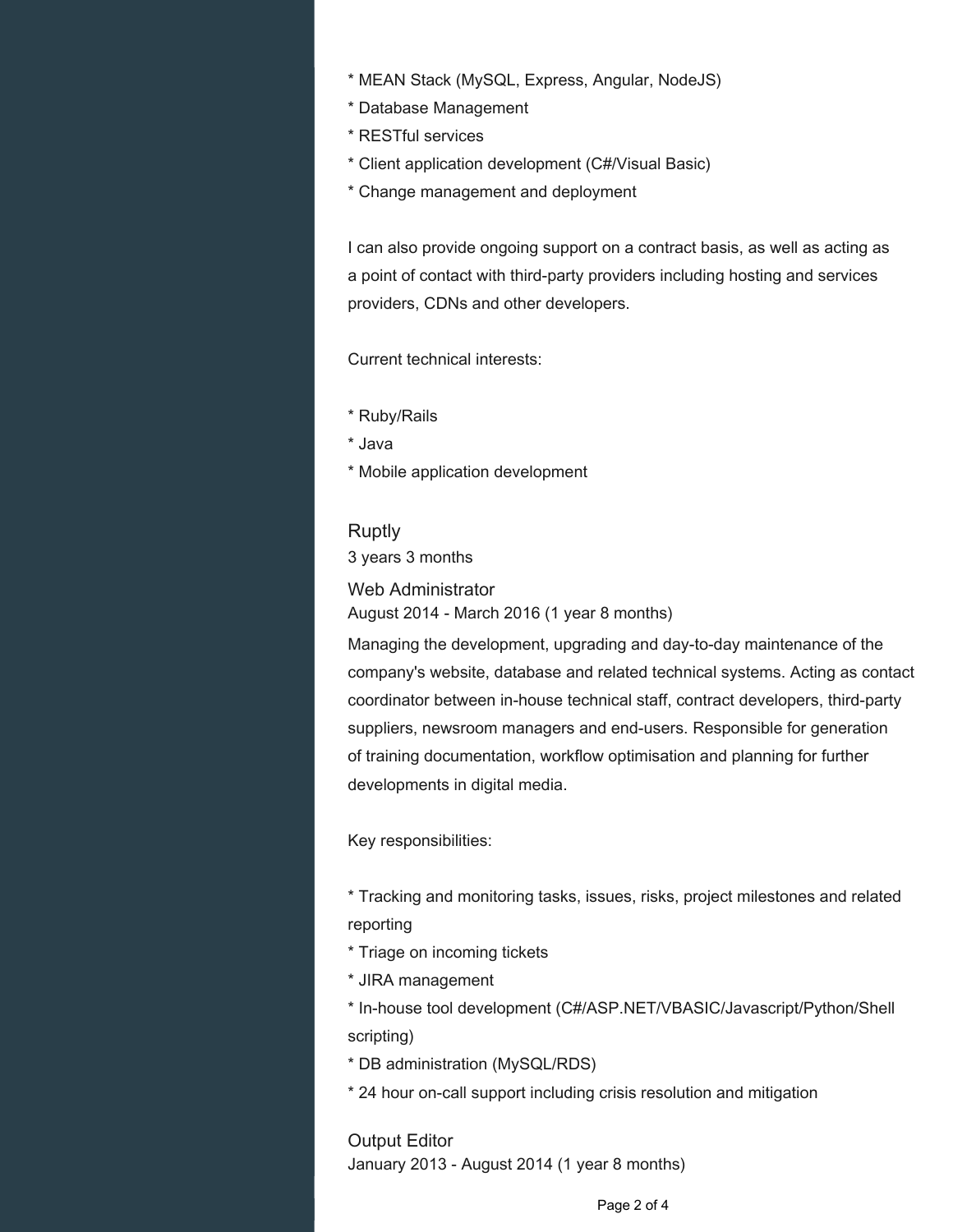I am in a position of primary responsibility for the output of the newsroom team during my shift. I control the style guide, editing practices, script and shot lists, and the factual accuracy of all packages leaving the office to our websites, clients and other outlets. I coordinate contact between my team of broadcast journalists and the field producers who feed them content to be edited, as well as assigning responsibilities and priorities. I also act as the point of contact with Output for the Intake Editor and Editor of the Day.

#### Citizen Game

#### News Editor

August 2011 - August 2013 (2 years 1 month)

I am heavily involved in the relaunch of this enthusiast community for UK and Irish video gaming fans. I coordinate news coverage, provide features, interviews and blog content and ideas, in addition to creating traditional reviews. I have built up a substantial PR contact list, and covered events including the Eurogamer Expo. I have been involved with podcast and video production.

#### **Gameforge**

#### PR Manager UK May 2012 - November 2012 (7 months)

I handle UK and English-language press and public relations for German games publisher Gameforge. A serious force in European gaming, Frogster boasts titles such as TERA, RaiderZ, Runes of Magic and Aion amongst its stable of exciting and immersive online gaming experiences.

## IDG Communications UK 2 years 9 months

Lead Content Manager January 2011 - April 2012 (1 year 4 months)

I am responsible for the day-to-day running of the Computerworld UK and Techworld B2B websites, working with the editor to identify, proof and edit suitable content from commissioned authors and other publications in the IDG group. I also research and write my own news, features, reviews and blog posts. Working with a small team, I am responsible for keeping the B2B style guide updated, setting down social media and SEO policy and training journalists. This includes running Twitter, Facebook and LinkedIn profiles as well as responsibility for editorial email newsletters. Also filming, producing and editing video news bulletins, interviews and other content.